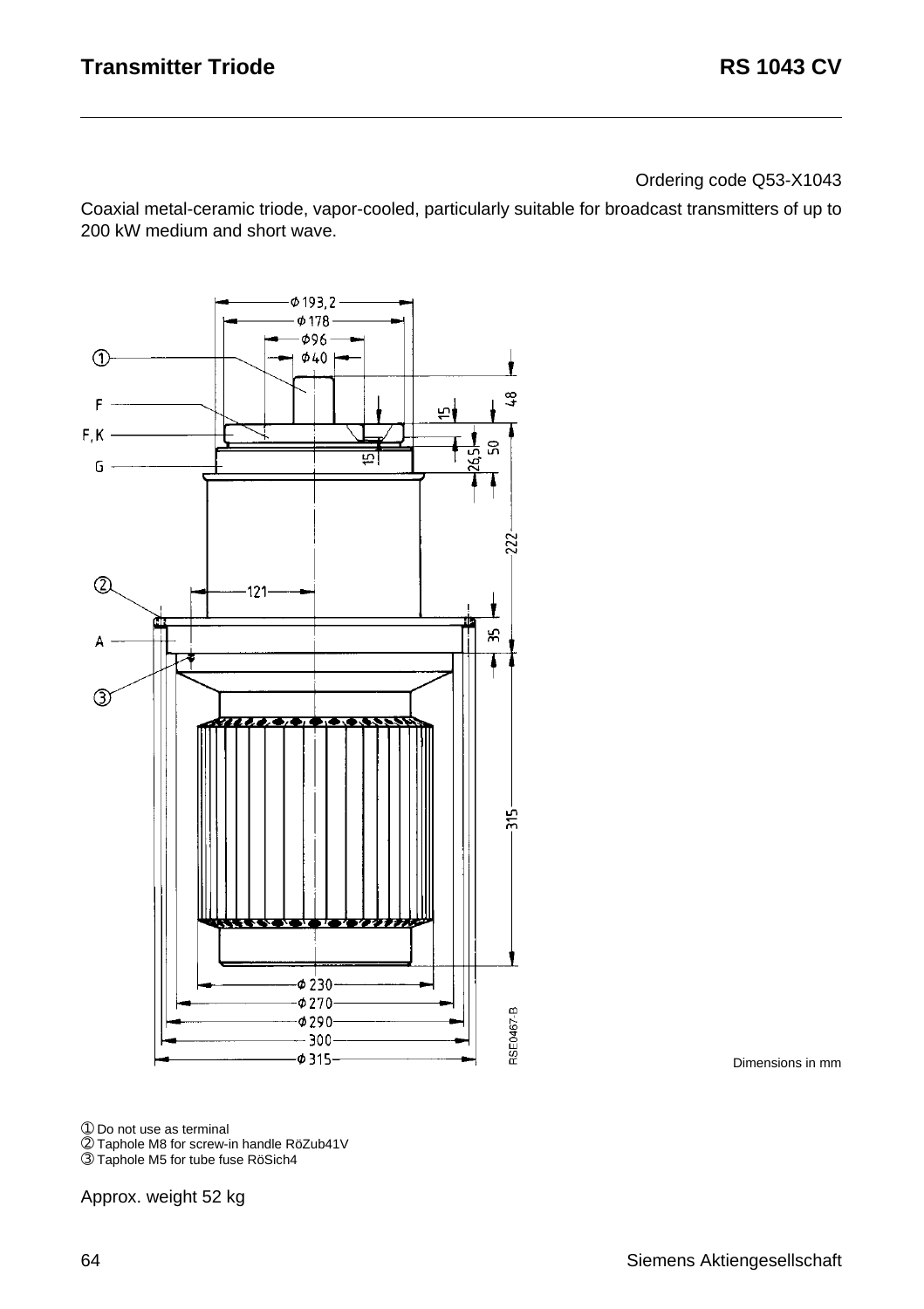## **Heating**

| Heater voltage              | $U_{\rm r}$  | 18            |  |
|-----------------------------|--------------|---------------|--|
| Heater current              | $I_{\nabla}$ | $\approx 260$ |  |
| Heating: direct             |              |               |  |
| Cathode: thoriated tungsten |              |               |  |

### **Characteristics**

| Emission current<br>at $U_{\rm A} = U_{\rm G} = 750$ V                 | lem | 190 | A    |
|------------------------------------------------------------------------|-----|-----|------|
| Amplification factor<br>at $U_{\rm A} = 4$ to 10 kV, $I_{\rm A} = 5$ A | и   | 55  |      |
| Transconductance<br>at $U_{\rm A} = 4$ kV, $I_{\rm A} = 5$ A           | S   | 135 | mA/V |

# **Capacitances**

| Cathode/grid  | $c_{\mathsf{kg}}$ | $\approx 270$ | pF              |
|---------------|-------------------|---------------|-----------------|
| Cathode/anode | ∟ <sub>ka</sub>   | $\approx 3.8$ | DF <sup>1</sup> |
| Grid/anode    | ⊌°                | $\approx$ 115 | рF              |

| <b>Accessories</b>                             |                | Ordering code    |
|------------------------------------------------|----------------|------------------|
| Mounting instruction                           | RöMo14         |                  |
| Mounting instruction                           | RöMo15         |                  |
| Cathode terminal                               | RöKat202       | C65055-A805-A61  |
| Cathode connecting strip (4 for each tube)     | RöKat221       | Q81-X1136        |
| Grid terminal                                  | RöGit202b      | Q81-X953         |
| Socket wrench for tube fuse                    | RöZub10        | Q81-X2110        |
| Handle                                         | RöZub41V       | Q81-X2141        |
| Tube fuse                                      | RöSich4        | Q81-X1404        |
| Pull switch for tube fuse                      | RöKt11         | Q81-X1311        |
| <b>Boiler</b>                                  | RöKüV41        | Q81-X1641        |
| Insulating pipe at vapor outlet                | RöKüV41Zub3    | Q81-X1643        |
| Insulating pipe at water inlet                 | RöKüV41Zub4    | Q81-X1644        |
| Insulator                                      | RöKüV41Zub5K   | Q81-X1646        |
| Union at water inlet                           | RöKüV41Zub7    | Q81-X1647        |
| Gasket at vapor outlet                         | RöKüV41Zub8    | Q81-X1648        |
| Water level stabilizer with control electrodes | RöZubV4        | Q81-X2105        |
| LL electrolytic target                         | RöEl23         | C65055-A667-A23  |
| Gasket ring for boiler                         | <b>RöN9374</b> | C65051-A202-C553 |

1) Measured by means of a 40 cm  $\times$  40 cm screening plate in the grid terminal plane.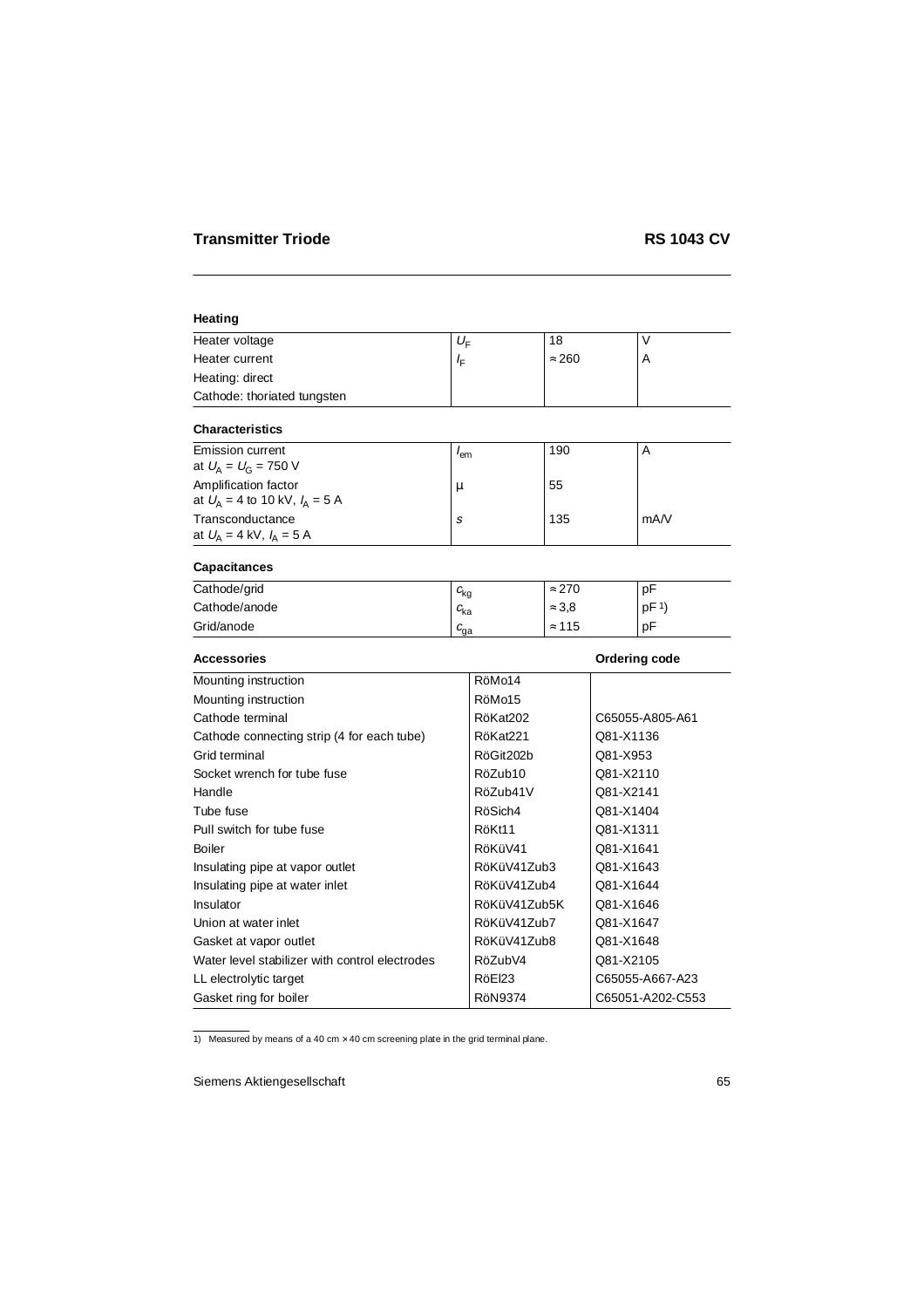#### **Anode voltage modulation, grounded cathode circuit**

### **Maximum ratings**

| Frequency            |                  | 30      | MHz |
|----------------------|------------------|---------|-----|
| Anode voltage (dc)   | $U_{\rm A}$      | 13      | kV  |
| Grid voltage (dc)    | $U_{\rm G}$      | $-1200$ |     |
| Cathode current (dc) | $I_{\mathsf{K}}$ | 30      | A   |
| Peak cathode current | $K_{\rm M}$      | 190     | A   |
| Anode dissipation    | $P_{\rm A}$      | 180     | kW  |
| Grid dissipation     | $P_{\rm G}$      | 4,0     | kW  |

#### **Operating characteristics**

| Frequency                           | $\mathbf f$        | $\leq 30$ | $\leq 30$ | $\leq 30$ | <b>MHz</b>      |
|-------------------------------------|--------------------|-----------|-----------|-----------|-----------------|
| Carrier power                       | $P_{\rm{trg}}$     | 212       | 165       | 110       | kW <sup>1</sup> |
| Anode voltage (dc)                  | $U_A$              | 12,5      | 11        | 8,0       | kV              |
| Grid bias (dc), fixed               | $U_{\text{G fix}}$ | $-250$    | $-170$    | $-100$    | $\vee$          |
| Grid resistance                     | $R_{\rm G}$        | 40        | 40        | 33        | Ω               |
| Peak grid voltage (ac)              | $U_{\rm g\,m}$     | 870       | 1000      | 855       | $\vee$          |
| Anode current (dc)                  | $I_A$              | 21        | 19        | 18        | Α               |
| Grid current (dc)                   | $I_{\rm G}$        | 5,5       | 7,4       | 7,6       | A               |
| Anode input power                   | $P_{\mathsf{BA}}$  | 262       | 209       | 144       | kW              |
| Drive power                         | $P_{1}$            | 4,4       | 7,1       | 6,0       | kW <sup>1</sup> |
| Anode dissipation                   | $P_{\rm A}$        | 50        | 44        | 34        | kW <sup>2</sup> |
| Grid dissipation                    | $P_{\rm G}$        | 1,8       | 3,6       | 3,4       | kW              |
| Efficiency                          | η                  | 81        | 79        | 76,5      | %               |
| Anode load resistance               | $R_{\rm A}$        | 300       | 365       | 290       | Ω               |
| <b>Modulation factor</b>            | $\mathsf{m}$       | 100       | 100       | 100       | %               |
| <b>Modulation power</b>             | $P_{mod}$          | 131       | 105       | 72        | kW              |
| Grid current (dc)                   | $I_{\rm G}$        | 7,0       | 9,5       | 9,6       | $(A^3)$         |
| Drive power                         | $P_{1}$            | 5,4       | 8,8       | 7,3       | kW $(1)$ 3)     |
| Grid current (dc)                   | $I_{\rm G}$        | 4,3       | 5,8       | 5,9       | A <sup>4</sup>  |
| Drive power                         | $P_{1}$            | 3,3       | 5,3       | 4,6       | kW $(1)$ 4)     |
| Anode dissipation during modulation | $P_{A \mod}$       | 75        | 66        | 51        | kW              |

<sup>1)</sup> Circuit losses are not included.

<sup>-2)</sup> Even during modulation the indicated maximum ratings must not be exceeded. It has to be observed that during 100 % modula<br>tion the plate dissipation increases to about 1,5 times the power dissipation stated for the car

<sup>3)</sup> Maximum values at  $U_A = 0$  V.

<sup>4)</sup> Maximum values at peak modulation.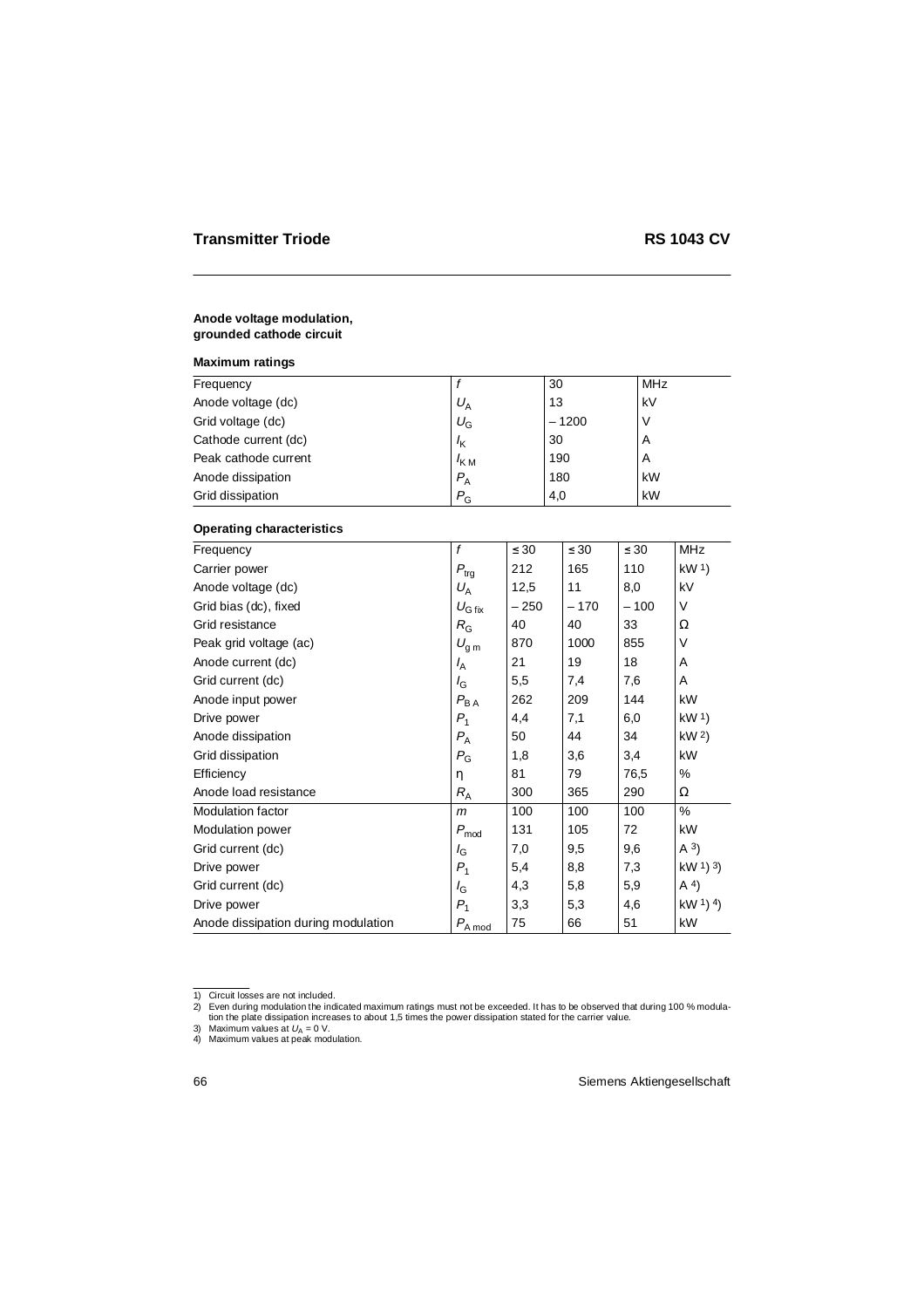### **AF amplifier and modulator, class B operation, 2 tubes in push-pull circuit**

# **Maximum ratings**

| Anode voltage (dc)   | $U_A$            | 13      | kV |
|----------------------|------------------|---------|----|
| Grid voltage (dc)    | $U_{\mathrm G}$  | $-1200$ |    |
| Cathode current (dc) | $I_{\mathsf{K}}$ | 35      | A  |
| Peak cathode current | $I_{\text{KM}}$  | 190     | A  |
| Anode dissipation    | $P_{\rm A}$      | 180     | kW |
| Grid dissipation     | $P_{\rm G}$      | 4,0     | kW |

## **Operating characteristics**

| Output power                                  | P <sub>2</sub>   | $\Omega$      | 450            | $\Omega$       | 400            | kW     |
|-----------------------------------------------|------------------|---------------|----------------|----------------|----------------|--------|
| Anode voltage (dc)                            | $U_A$            | 12            | 12             | 10             | 10             | kV     |
| Grid voltage (dc)                             | $U_{\rm G}$      | $-180$        | $-180$         | $-150$         | $-150$         | V      |
| Peak control grid voltage (ac)                |                  |               |                |                |                |        |
| between the 2 tubes                           | $U_{gg\,m}$      | $\Omega$      | 1210           | $\Omega$       | 1205           | $\vee$ |
| Anode current (dc)                            | $I_A$            | $2 \times 2$  | $2 \times 26$  | $2 \times 1.8$ | $2 \times 28$  | A      |
| Grid current (dc)                             | $I_{\rm G}$      | 0             | $2 \times 4.4$ | 0              | $2 \times 4.8$ | A      |
| Peak grid current                             | $I_{\text{G M}}$ | 0             | $2 \times 23$  | 0              | $2 \times 24$  | A      |
| Anode input power                             | $P_{BA}$         | $2 \times 24$ | $2 \times 312$ | $2 \times 18$  | $2 \times 280$ | kW     |
| Drive power                                   | $P_1$            | 0             | $2 \times 2.4$ | $\Omega$       | $2 \times 2.6$ | kW     |
| Anode dissipation                             | $P_{\rm A}$      | $2 \times 24$ | $2 \times 87$  | $2 \times 18$  | $2 \times 80$  | kW     |
| Grid dissipation                              | $P_{\rm G}$      | 0             | $2 \times 1.6$ | 0              | $2 \times 1.9$ | kW     |
| Efficiency                                    | η                |               | 72             |                | 71,4           | $\%$   |
| Effective load resistance<br>(anode to anode) | $R_{AA}$         |               | 552            |                | 410            | Ω      |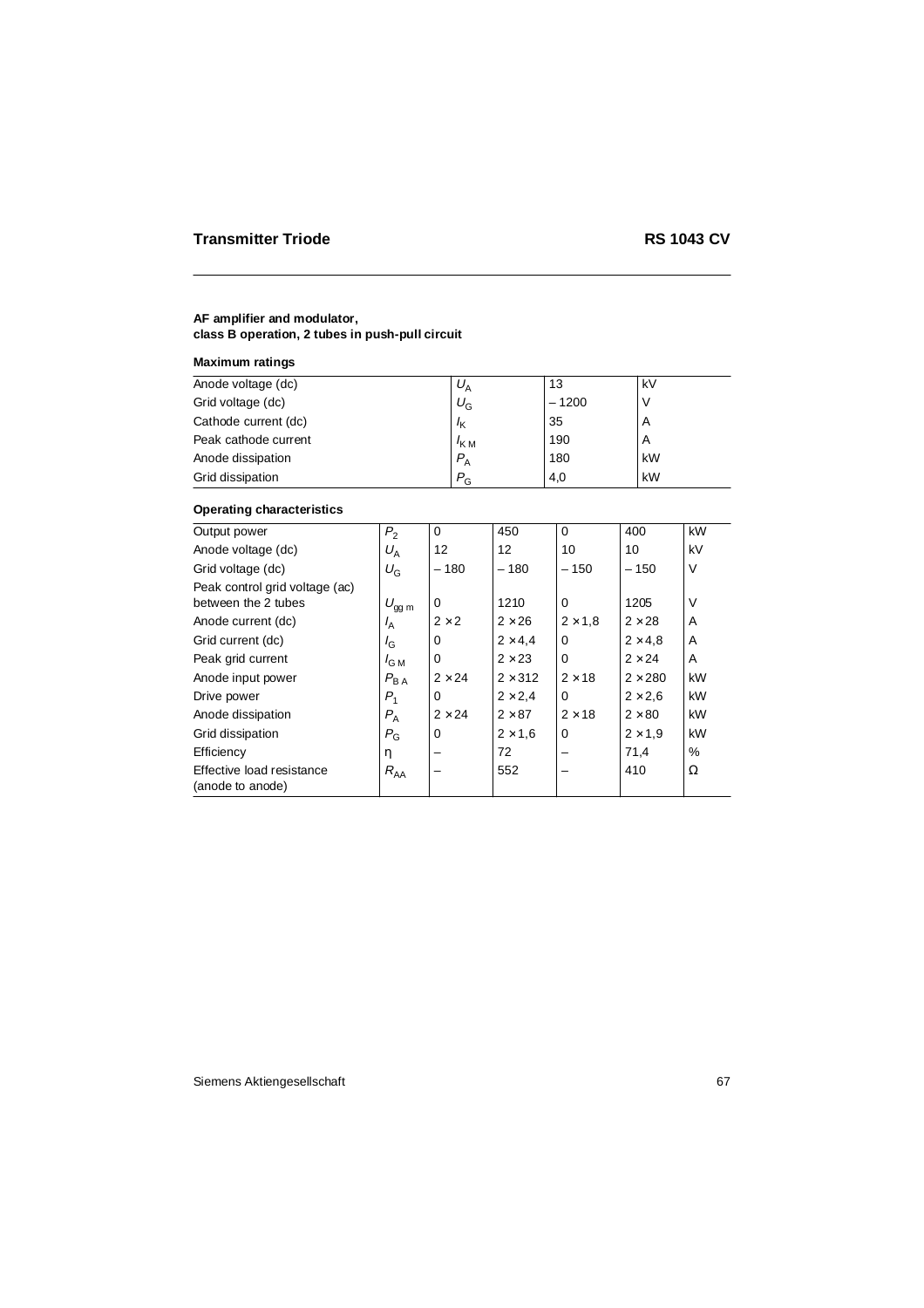### **Tube mounting**

Axis vertical, anode down.

For connection of the tube use the terminals listed under "Accessories".

#### **Maximum tube surface temperature**

The temperature of the tube's ceramic and metal parts must not exceed 220 °C at any point. Therefore, a sufficient air flow has to be provided to cool the terminal side.

#### **Vapor cooling**

| Cooling data for maximum anode dissipation                                                                                  | $P_{A max}$ = 180 kW                                                         |
|-----------------------------------------------------------------------------------------------------------------------------|------------------------------------------------------------------------------|
| Total power to be dissipated by the cooling system<br>$(P_{A} + P_{G} + 0.8 F_{F})$                                         | 188 kW                                                                       |
| Equivalent thermal output                                                                                                   | 11300 kJ/min (2700 kcal/min)                                                 |
| Flow rate of returning water<br>at returning water temperature of 20 $\degree$ C<br>at returning water temperature of 90 °C | approx. 4,4 l/min<br>approx. 5.1 l/min                                       |
| Volume of generated vapor<br>at returning water temperature of 20 °C<br>at returning water temperature of 90 °C             | approx. $7.3 \text{ m}^3/\text{min}$<br>approx. $8.3 \text{ m}^3/\text{min}$ |

Detailed information on vapor cooling upon request. Please observe instructions on vapor cooling given under "Explanations on Technical Data".

#### **Safety precautions**

The section "Safety precautions" under "Explanations on Technical Data" describes how the tube is to be protected against damage due to electric overload or insufficient cooling. A copper wire with 0,26 mm diameter should be used to test the anode overcurrent trip circuit.

For protection against thermal anode overload the tube fuse RöSich4 is recommended. In conjunction with pull switch RöKt11 it disconnects the voltages at the tube in case of overload (see accessories).